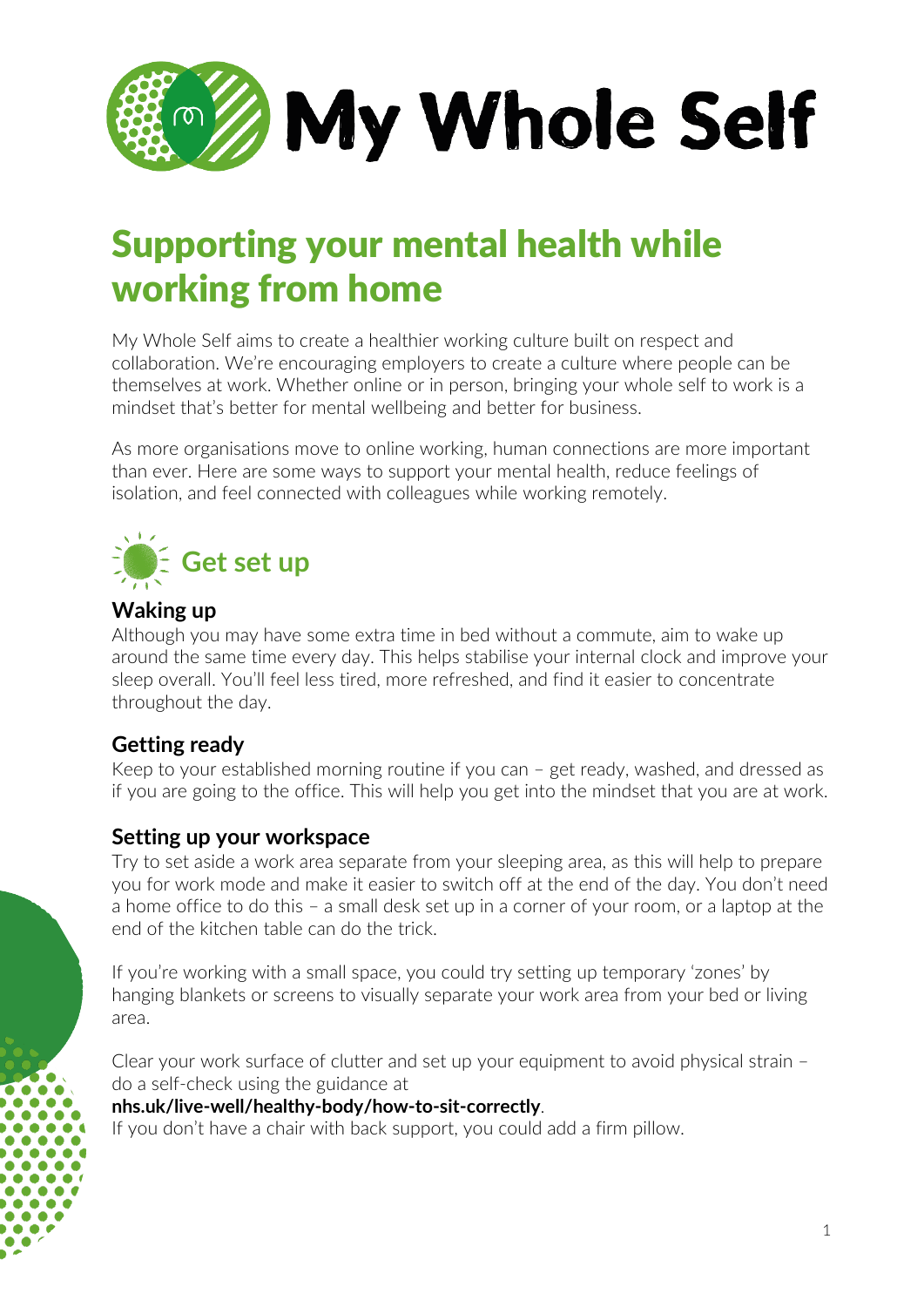



Including some movement into your work from home routine will help maintain your physical and mental health. You'll feel more awake and alert, and your concentration and sleep will improve.

#### **Outdoors**

If you're not self-isolating, try going for a walk or a jog down the street before you start work for the day – this can help you to feel like you have mentally 'arrived' at work. Doing the same when you finish your working day can help you to leave your work mindset behind and switch off.

#### **Indoors**

If you're indoors, look online for an activity that suits you, such as a home yoga video or a fitness class. Some gyms are now live streaming their classes, so you could even join a fitness community in your local area.

No matter what exercise you choose, try to take regular screen breaks and stretch throughout the day. Try to take a clearly defined lunch break and move away from your workspace.

# **Get connected**

#### **Adapt your working style**

Make sure you keep communication open with your team, as often and frequently as possible. Senior leaders should role model healthy working from home habits and behaviours. Here are some suggestions that we are trying:

- Video calls instead of emailing
- Short check-in and check-out calls between managers and their teams, at the start and end of the workday
- Optional Q&A sessions for colleagues to dial in and chat through any concerns or queries they have about working from home

# **Share your My Whole Selfie**

Creating and sharing a My Whole Selfie is a fun way to show your authentic self to your colleagues. It can help you feel connected even if you're working remotely. Find out how at **[mhfaengland.org/my-whole-self/selfie-how-to](https://mhfaengland.org/my-whole-self/selfie-how-to)**.

#### **Virtual social sessions**

If you usually schedule time in the workday for an activity or exercising with your colleagues, continue to make time for this over webcam or phone. Here are some ideas that members of the MHFA England team enjoy: